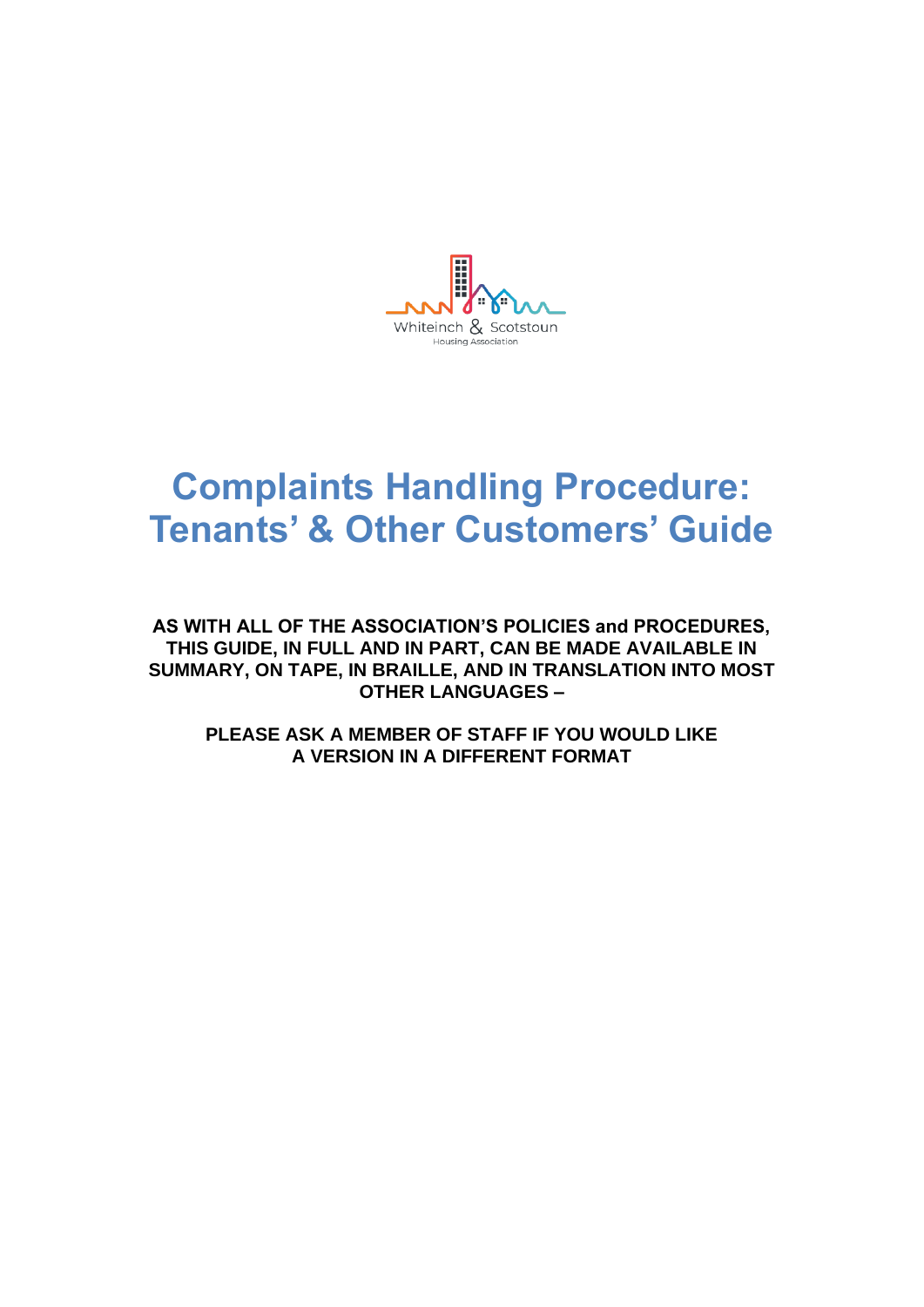

# **Contents**

| Reporting a significant performance failure to the Scottish Housing |  |
|---------------------------------------------------------------------|--|
|                                                                     |  |
|                                                                     |  |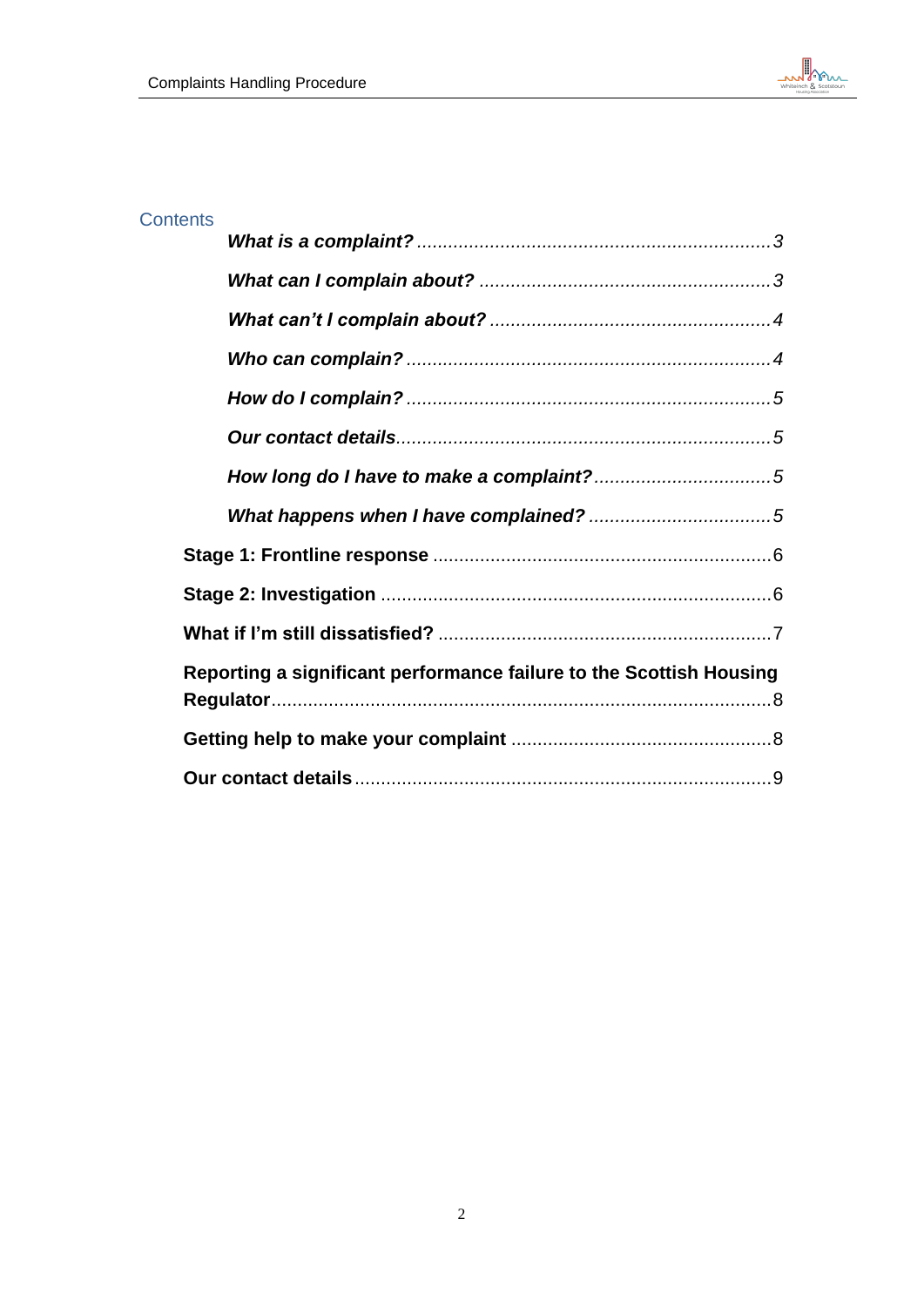

*Whiteinch & Scotstoun Housing Association* (WSHA) is committed to providing high-quality customer services.

# **We value complaints and use information from them to help us improve our services.**

1. If something goes wrong or you are dissatisfied with our services, please tell us. This leaflet describes our complaints procedure and how to make a complaint. It also tells you about how we will handle your complaint and what you can expect from us.

## <span id="page-2-0"></span>**What is a complaint?**

2. We regard a complaint as any expression of dissatisfaction about our action or lack of action, or about the standard of service provided by us or on our behalf.

## <span id="page-2-1"></span>**What can I complain about?**

- 3. You can complain about things like:
	- failure or refusal to provide a service
	- inadequate quality or standard of service, or an unreasonable delay in providing a service
	- delays in responding to enquiries or requests
	- unfairness, bias or prejudice in service delivery
	- lack of provision, or the provision of misleading, unsuitable or incorrect advice or information
	- a repair that has not been carried out properly or in an agreed timeframe
	- dissatisfaction with one of our policies or its impact on the individual
	- failure to properly apply law, procedure or guidance when delivering services
	- failure to follow the appropriate administrative process
	- conduct, treatment by or attitude of a member of staff or contractor (**except** where there are arrangements in place for the contractor to handle the complaint themselves); or
	- disagreement with a decision, (**except** where there is a statutory procedure for challenging that decision, or an established appeals process followed throughout the sector).
- 4. Your complaint may involve more than one WSHA service or be about someone working on our behalf.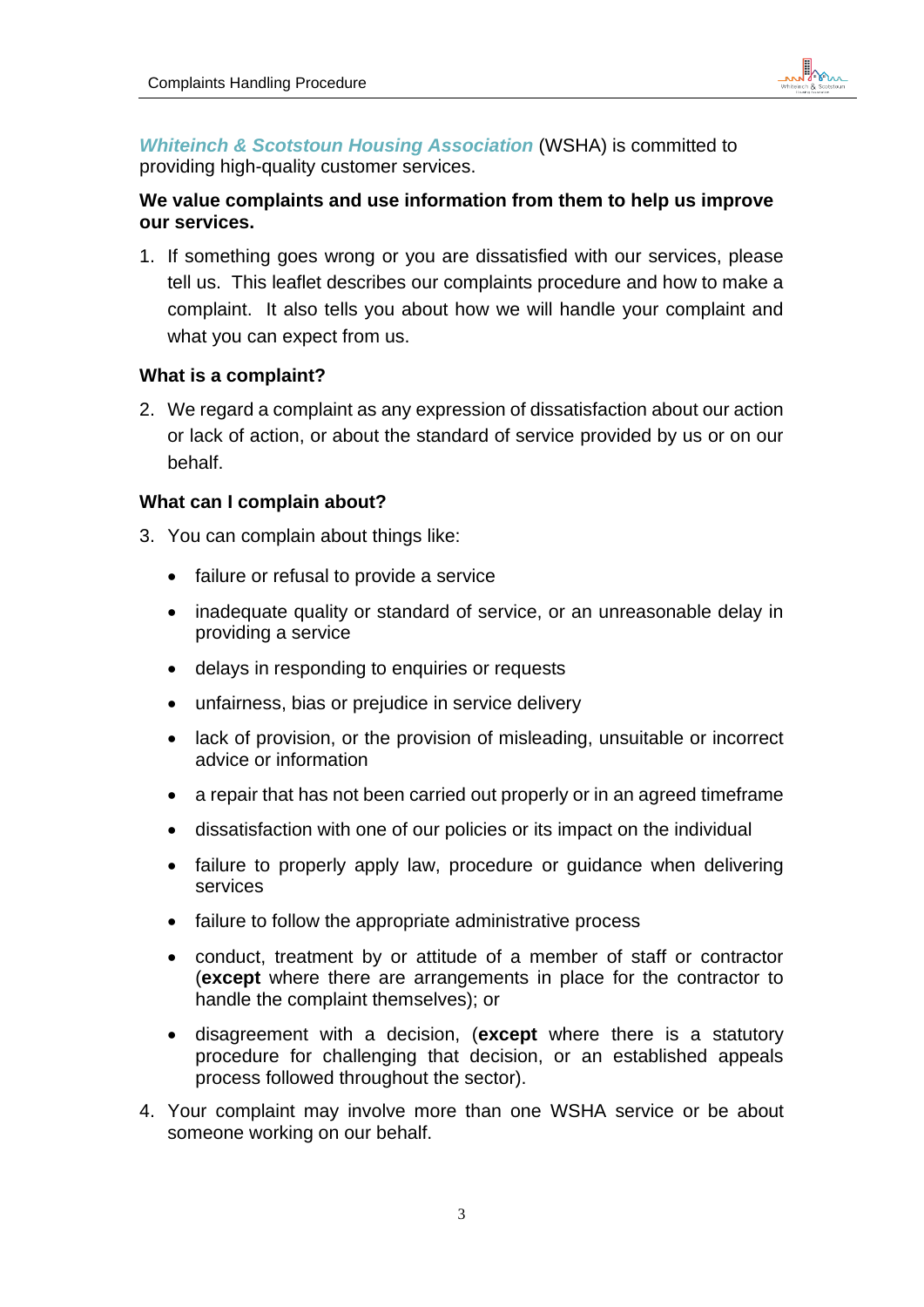

#### <span id="page-3-0"></span>**What can't I complain about?**

- 5. There are some things we can't deal with through our complaints handling procedure. These include:
	- a routine first-time request for a service
	- a request for compensation only
	- issues that are in court or have already been heard by a court or a tribunal (if you decide to take legal action, you should let us know as the complaint cannot then be considered under this process)
	- disagreement with a decision where there is a statutory procedure for challenging that decision (such as for freedom of information and subject access requests), or an established appeals process followed throughout the sector
	- a request for information under the Data Protection or Freedom of Information (Scotland) Acts
	- a grievance by a staff member or a grievance relating to employment or staff recruitment
	- a concern raised internally by a member of staff (which was not about a service they received, such as a whistleblowing concern)
	- a concern about a child or an adult's safety
	- an attempt to reopen a previously concluded complaint or to have a complaint reconsidered where we have already given our final decision
	- abuse or unsubstantiated allegations about our organisation or staff where such actions would be covered by our Unacceptable Behaviour Policy; or
	- a concern about the actions or service of a different organisation, where we have no involvement in the issue (**except** where the other organisation is delivering services on our behalf).
- 6. If other procedures or rights of appeal can help you resolve your concerns, we will give information and advice to help you.

#### <span id="page-3-1"></span>**Who can complain?**

7. Anyone who receives, requests or is directly affected by our services can make a complaint to us. This includes the representative of someone who is dissatisfied with our service (for example, a relative, friend, advocate or adviser). If you are making a complaint on someone else's behalf, you will normally need their written consent. Please also read the section on **Getting help to make your complaint** below.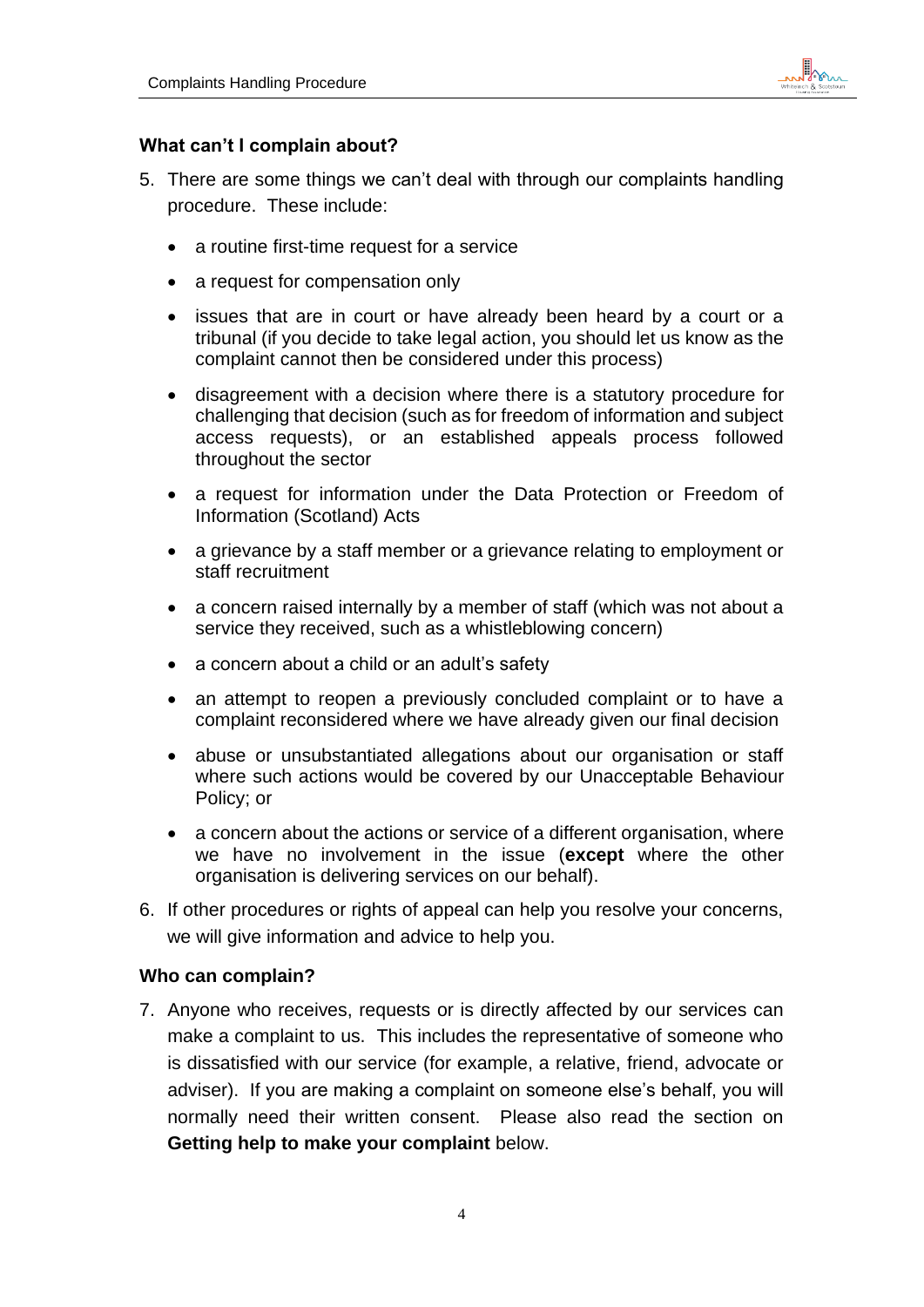

# <span id="page-4-0"></span>**How do I complain?**

- 8. You can complain in person at our office, by phone, in writing, by text, by email, or via the complaints link on our website.
- 9. It is easier for us to address complaints if you make them quickly and directly to the service concerned. So please talk to a member of our staff at the service you are complaining about. Then they can try to resolve the issue.

10.When complaining, please tell us:

- your full name and contact details
- as much as you can about the complaint
- what has gone wrong; and
- what outcome you are seeking.

## <span id="page-4-1"></span>**Our contact details**

<span id="page-4-2"></span>**Address:** The Whiteinch Centre 1 Northinch Court Glasgow G14 0UG

**Telephone:** 0141 959 2552

**Email:** wsha\_admin@wsha.org.uk

**Website:** www.wsha.org.uk

## **How long do I have to make a complaint?**

11.Normally, you must make your complaint within six months of:

- the event you want to complain about; or
- finding out that you have a reason to complain.
- 12.In exceptional circumstances, we may be able to accept a complaint after the time limit. If you feel that the time limit should not apply to your complaint, please tell us why.

## <span id="page-4-3"></span>**What happens when I have complained?**

13.We will always tell you who is dealing with your complaint. Our complaints procedure has two stages.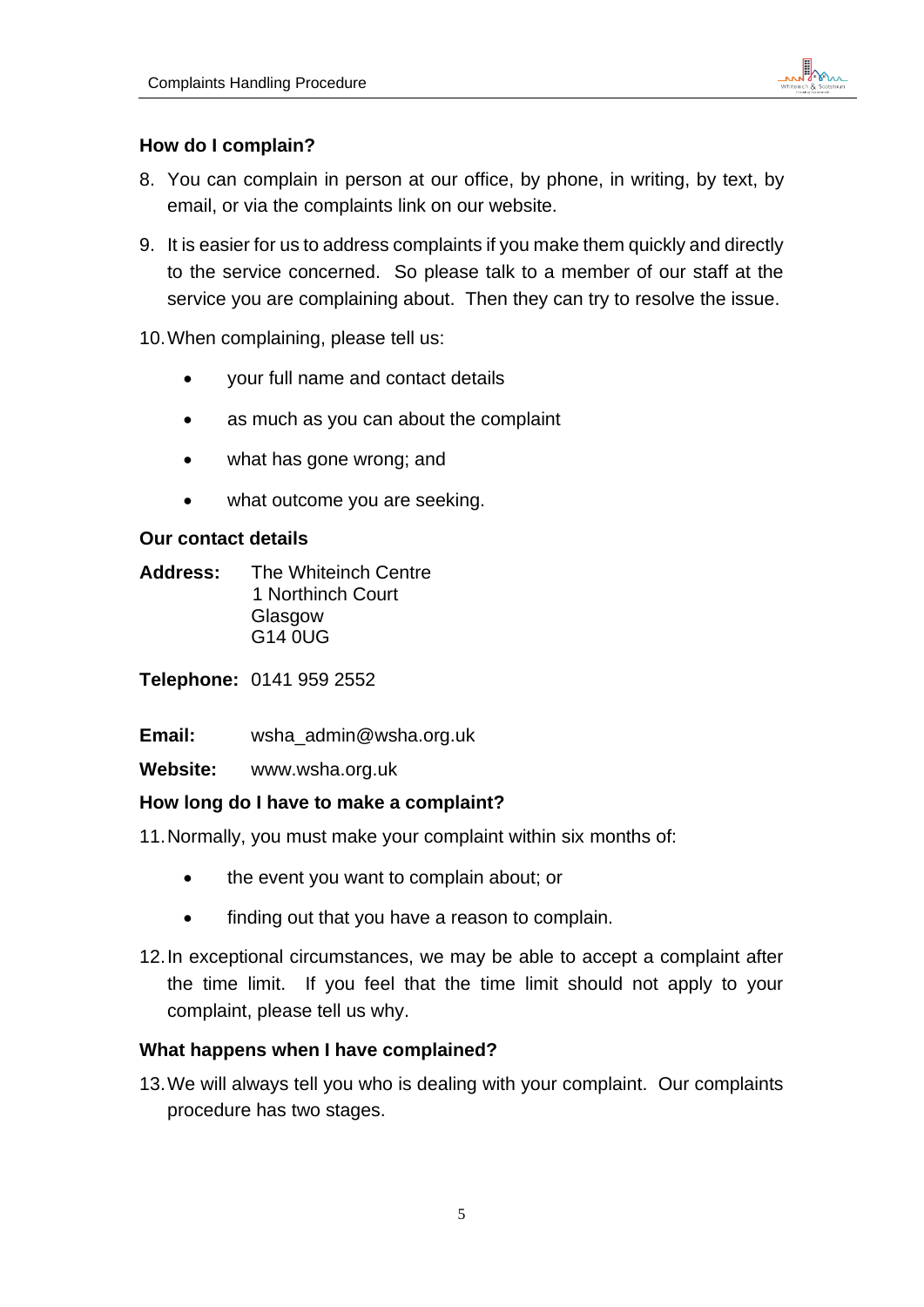

## <span id="page-5-0"></span>**Stage 1: Frontline response**

- 14.We aim to respond to complaints quickly (where possible, when you first tell us about the issue). This could mean an on-the-spot apology and explanation if something has clearly gone wrong, or immediate action to resolve the problem.
- 15.We will give you our decision at stage 1 in five working days or less, unless there are exceptional circumstances.
- 16.If you are not satisfied with the response we give at this stage, we will tell you what you can do next. If you choose to, you can take your complaint to stage 2. You must normally ask us to consider your complaint at stage 2 either:
	- within six months of the event you want to complain about or finding out that you have a reason to complain; or
	- within two months of receiving your stage 1 response (if this is later).
- 17.In exceptional circumstances, we may be able to accept a stage 2 complaint after the time limit. If you feel that the time limit should not apply to your complaint, please tell us why.

## <span id="page-5-1"></span>**Stage 2: Investigation**

- 18.Stage 2 deals with two types of complaint: where the customer remains dissatisfied after stage 1 and those that clearly require investigation, and so are handled directly at this stage. If you do not wish your complaint to be handled at stage 1, you can ask us to handle it at stage 2 instead.
- 19.When using stage 2:
	- we will acknowledge receipt of your complaint within three working days
	- we will confirm our understanding of the complaint we will investigate and what outcome you are looking for
	- we will try to resolve your complaint where we can (in some cases we may suggest using an alternative complaint resolution approach, such as mediation); and
	- where we cannot resolve your complaint, we will give you a full response as soon as possible, normally within 20 working days.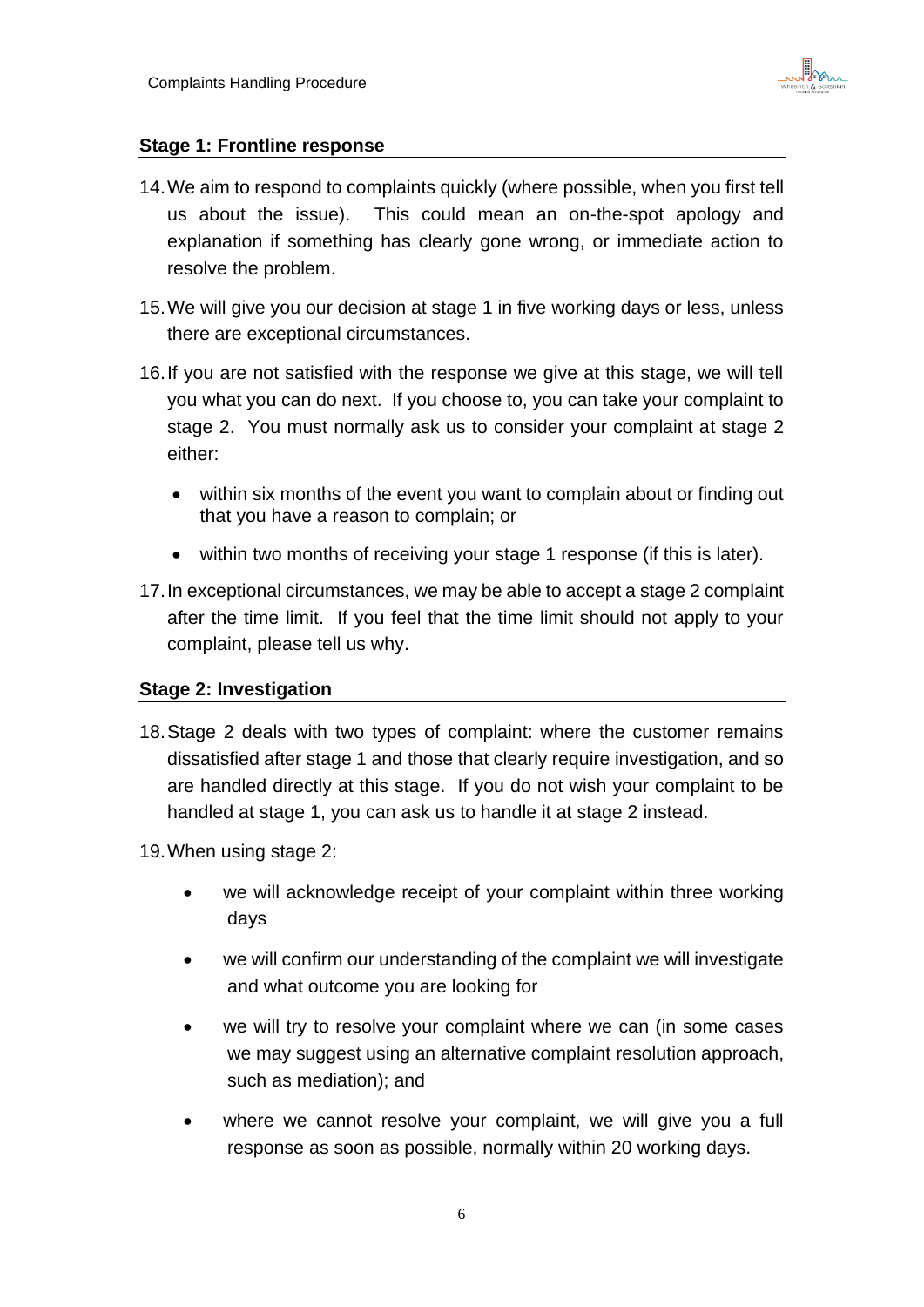

20.If our investigation will take longer than 20 working days, we will tell you. We will tell you our revised time limits and keep you updated on progress.

## <span id="page-6-0"></span>**What if I'm still dissatisfied?**

21.After we have given you our final decision, if you are still dissatisfied with our decision or the way we dealt with your complaint, you can ask the Scottish Public Services Ombudsman (SPSO) to look at it.

The SPSO are an independent organisation that investigates complaints. They are not an advocacy or support service (but there are other organisations who can help you with advocacy or support).

You can ask the SPSO to look at your complaint if:

- you have gone all the way through the WSHA's complaints handling procedure
- it is less than 12 months after you became aware of the matter you want to complain about; and
- the matter has not been (and is not being) considered in court.

The SPSO will ask you to complete a complaint form and provide a copy of our final response to your complaint. You can do this online at **[www.spso.org.uk/complain/form](http://www.spso.org.uk/complain/form)** or call them on Freephone 0800 377 7330.

You may wish to get independent support or advocacy to help you progress your complaint. See the section on **Getting help to make your complaint** below.

The SPSO's contact details are:

SPSO Bridgeside House 99 McDonald Road **Edinburgh** EH7 4NS (if you would like to visit in person, you must make an appointment first)

Their freepost address is: FREEPOST SPSO

> Freephone: 0800 377 7330 Online contact **[www.spso.org.uk/contact-us](http://www.spso.org.uk/contact-us)** Website: **[www.spso.org.uk](http://www.spso.org.uk/)**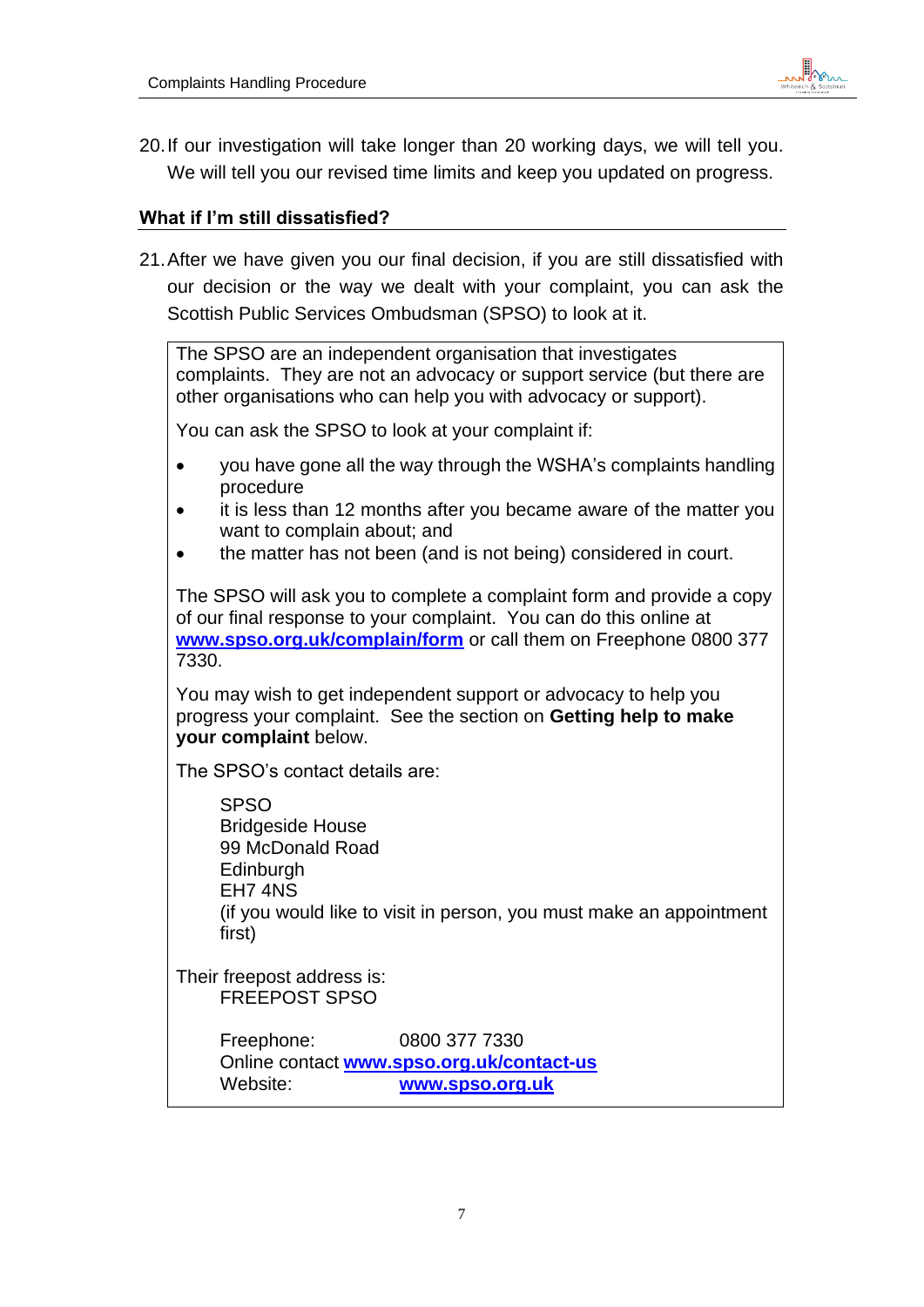

22.There are some complaints about housing that have an alternative route for independent review. We will tell you how to seek independent review when we give you our final response on your complaint.

# <span id="page-7-0"></span>**Reporting a significant performance failure to the Scottish Housing Regulator**

23.The Scottish Housing Regulator (SHR) can consider issues raised with them about 'significant performance failures'. A significant performance failure is defined by the SHR as something that a landlord does or fails to do that puts the interests of its tenants at risk, and which the landlord has not resolved. This is something that is a systemic problem that does, or could, affect all of a landlord's tenants. If you are affected by a problem like this, you should first report it to us. If you have told us about it but we have not resolved it, you can report it directly to the SHR.

A complaint between an individual tenant and a landlord is not a significant performance failure. Significant performance failures are not, therefore, dealt with through this complaints handling procedure. You can ask us for more information about significant performance failures. The SHR also has more information on their website: **[www.scottishhousingregulator.gov.uk/](file:///C:/Users/imorrison/Downloads/www.scottishhousingregulator.gov.uk/)**

## <span id="page-7-1"></span>**Getting help to make your complaint**

- 24.We understand that you may be unable or reluctant to make a complaint yourself. We accept complaints from the representative of a person who is dissatisfied with our service. We can take complaints from a friend, relative, or an advocate, if you have given them your consent to complain for you.
- 25.You can find out about advocates in your area by contacting the Scottish Independent Advocacy Alliance:

## **Scottish Independent Advocacy Alliance**

Tel: 0131 510 9410 Website: **[www.siaa.org.uk](file:///C:/Users/imorrison/Downloads/www.siaa.org.uk)**

26.You can find out about advisers in your area through Citizens Advice Scotland:

## **Citizens Advice Scotland**

Website: **[www.cas.org.uk](file:///C:/Users/imorrison/Downloads/www.cas.org.uk)** or check your phone book for your local citizens advice bureau.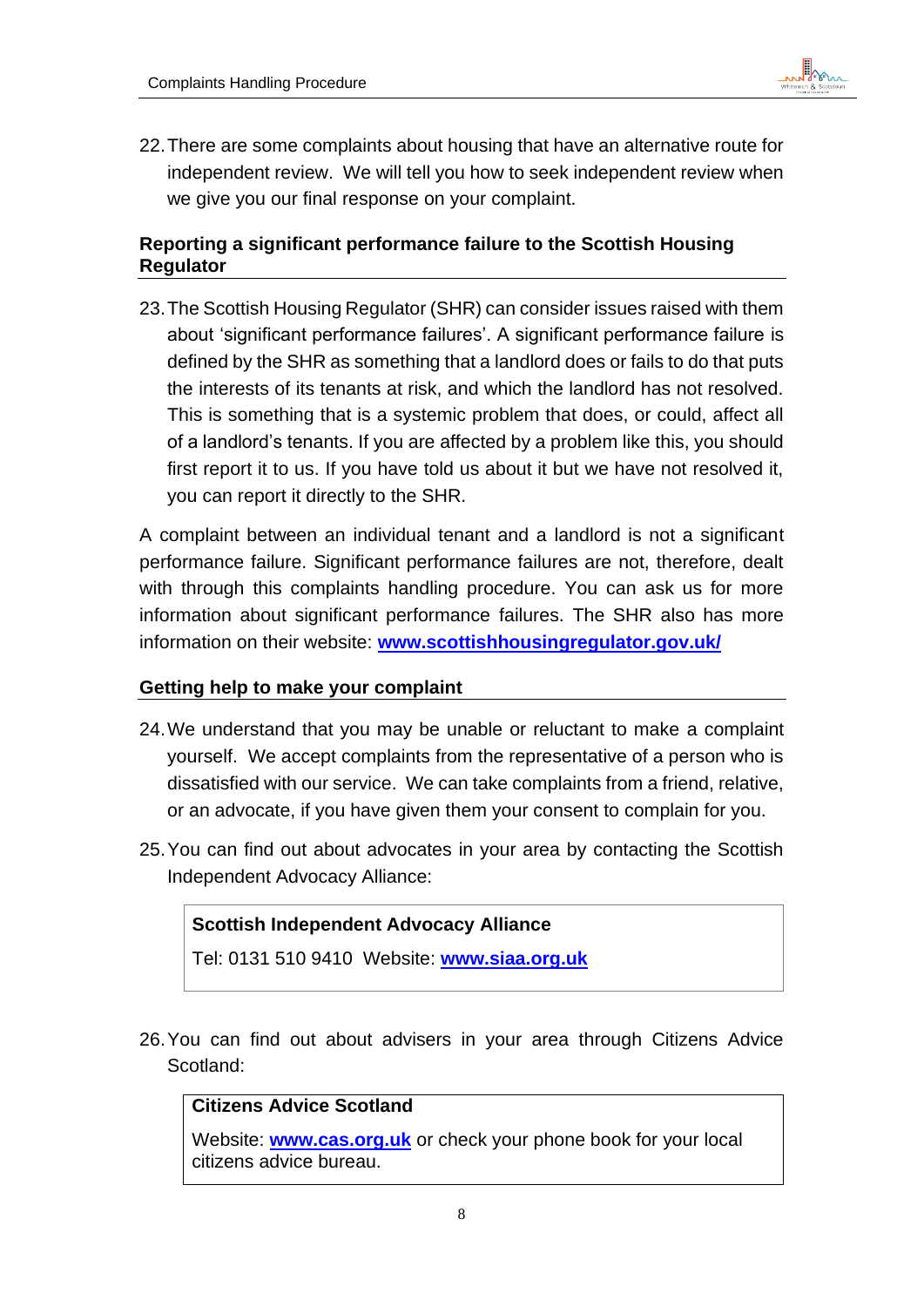

27.We are committed to making our service easy to use for all members of the community. In line with our statutory equalities duties, we will always ensure that reasonable adjustments are made to help you access and use our services. If you have trouble putting your complaint in writing, or want this information in another language or format, such as large font, or Braille, please tell us in person, contact us on 0141 959 2552, email us at wsha\_admin@wsha.org.uk

#### <span id="page-8-0"></span>**Our contact details**

28.Please contact us by the following means:

**Address:** The Whiteinch Centre 1 Northinch Court Glasgow G14 0UG

**Telephone:** 0141 959 2552

**Email:** wsha\_admin@wsha.org.uk

**Website:** www.wsha.org.uk

We can also give you this leaflet in other languages and formats (such as large print, audio and Braille).